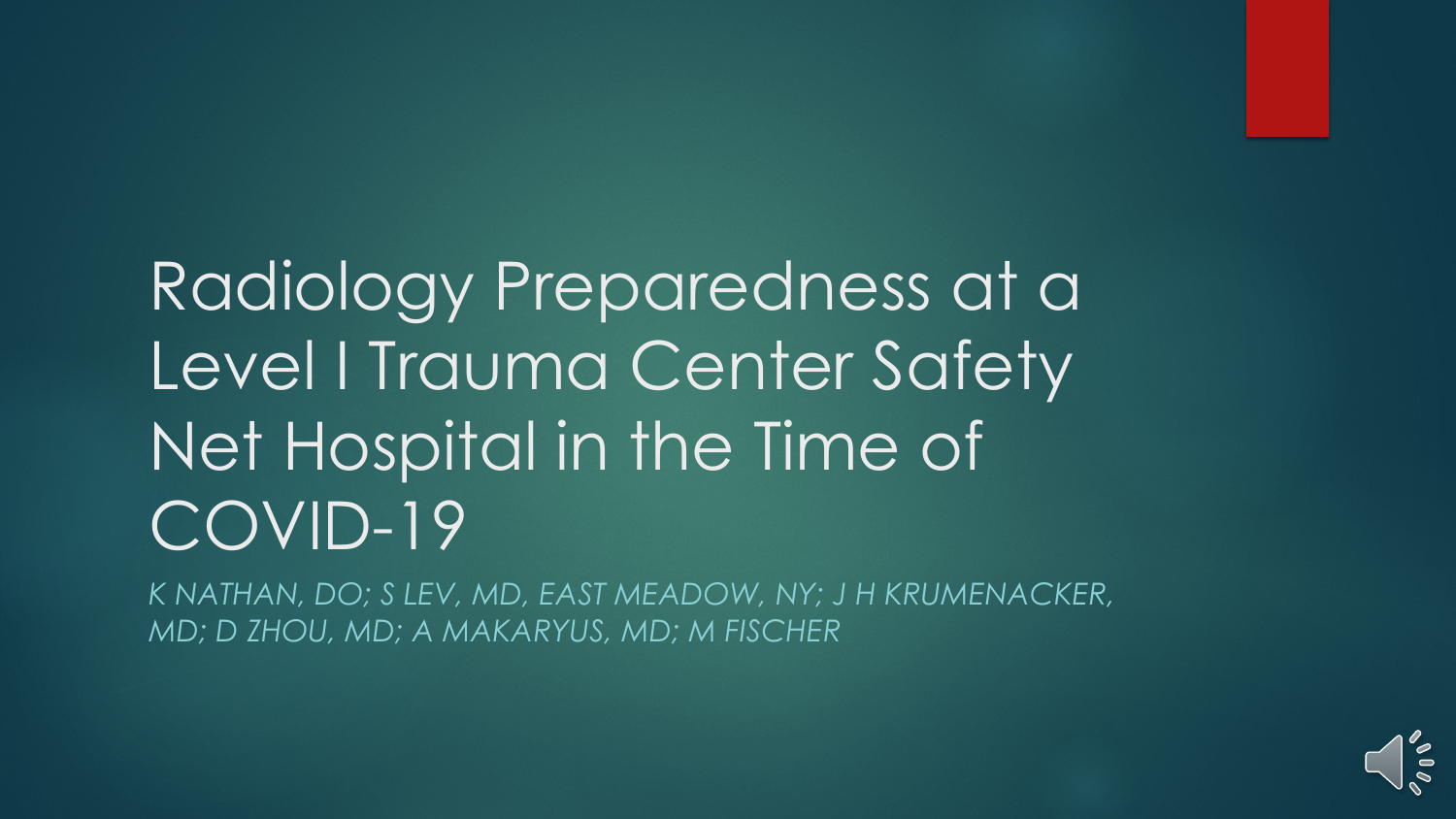#### Purpose

 $\blacktriangleright$  To discuss the operational challenges presented to our radiology department by the COVID-19 pandemic and highlight implemented measures.

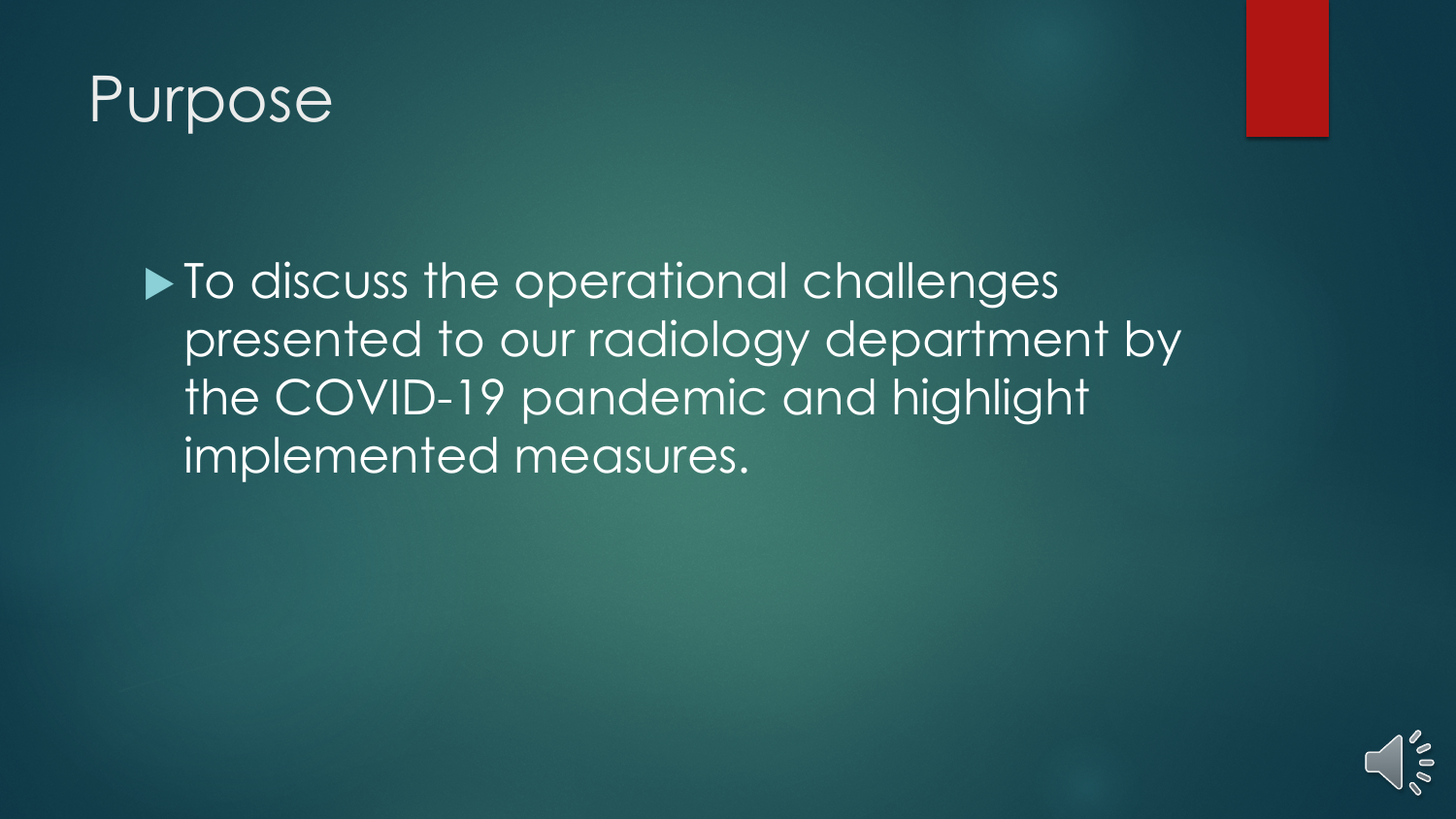## NUMC: A COVID-19 Safety Net for Nassau County

▶ Our hospital services an indigent and minority population, which has been especially hard hit by COVID-19.

▶ The state-wide quarantine significantly impacted outpatient volume, which decreased by approximately 90%.

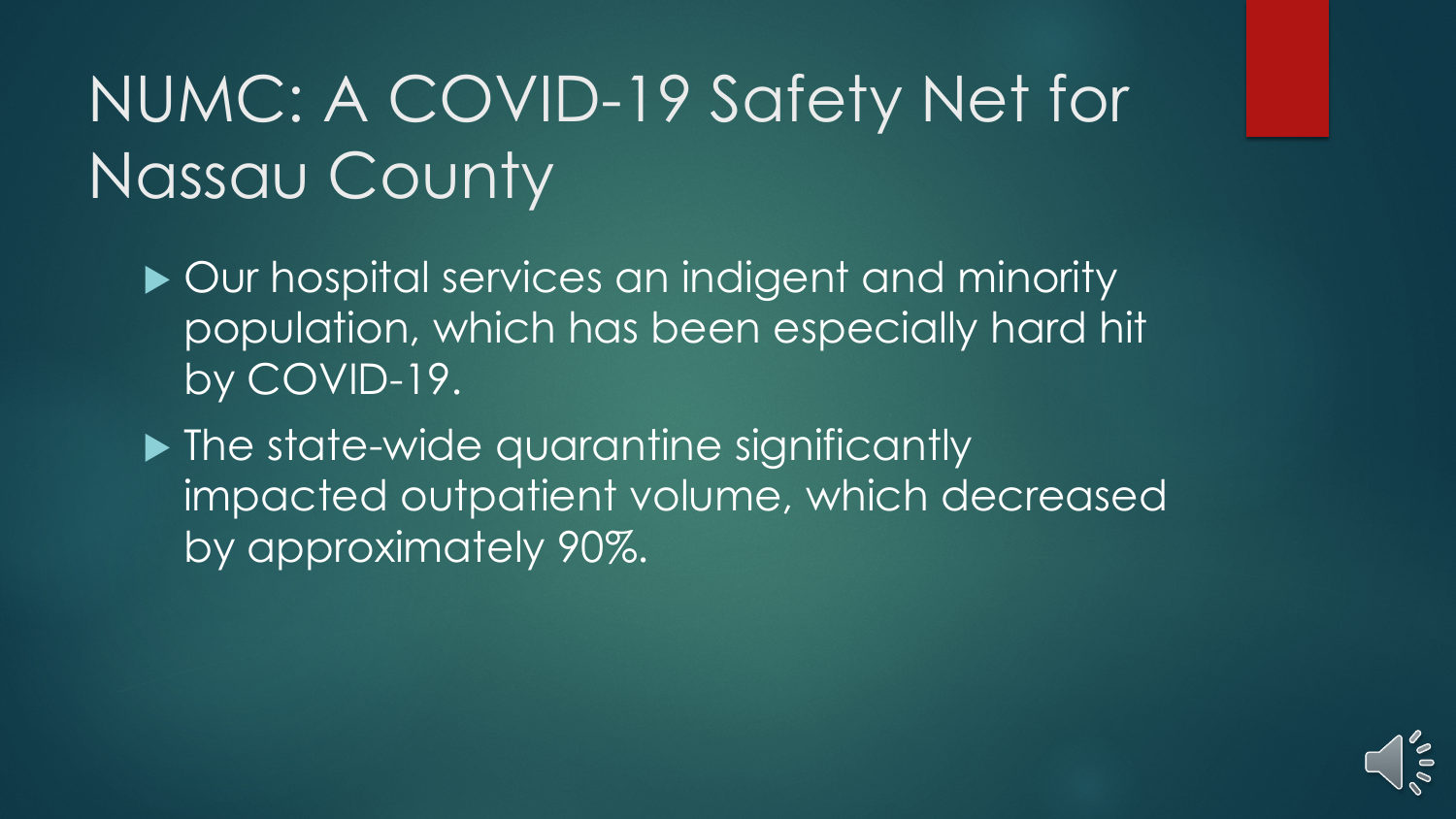### Effects on Department

- $\blacktriangleright$  It was essential for us to rethink the daily operations of our entire department in order to meet the increasingly pressing needs of the hospital created by the pandemic.
- $\triangleright$  To address the impact of the surge in COVID-19 patients, we held daily multidisciplinary huddles with clerical and clinical staff.
- We foremost needed to alter the distribution and need of services we provide and to ensure the safety of our staff.
- All imaging modalities saw a dramatic decrease in usage.
- ▶ We triaged pre-existing appointments according to level of urgency.
- Screening mammograms were deferred, while preserving patients who needed stereotactic biopsies, with highly suspicious lesions by BIRADS criteria.
- MRI and Ultrasound outpatient examinations decreased significantly.

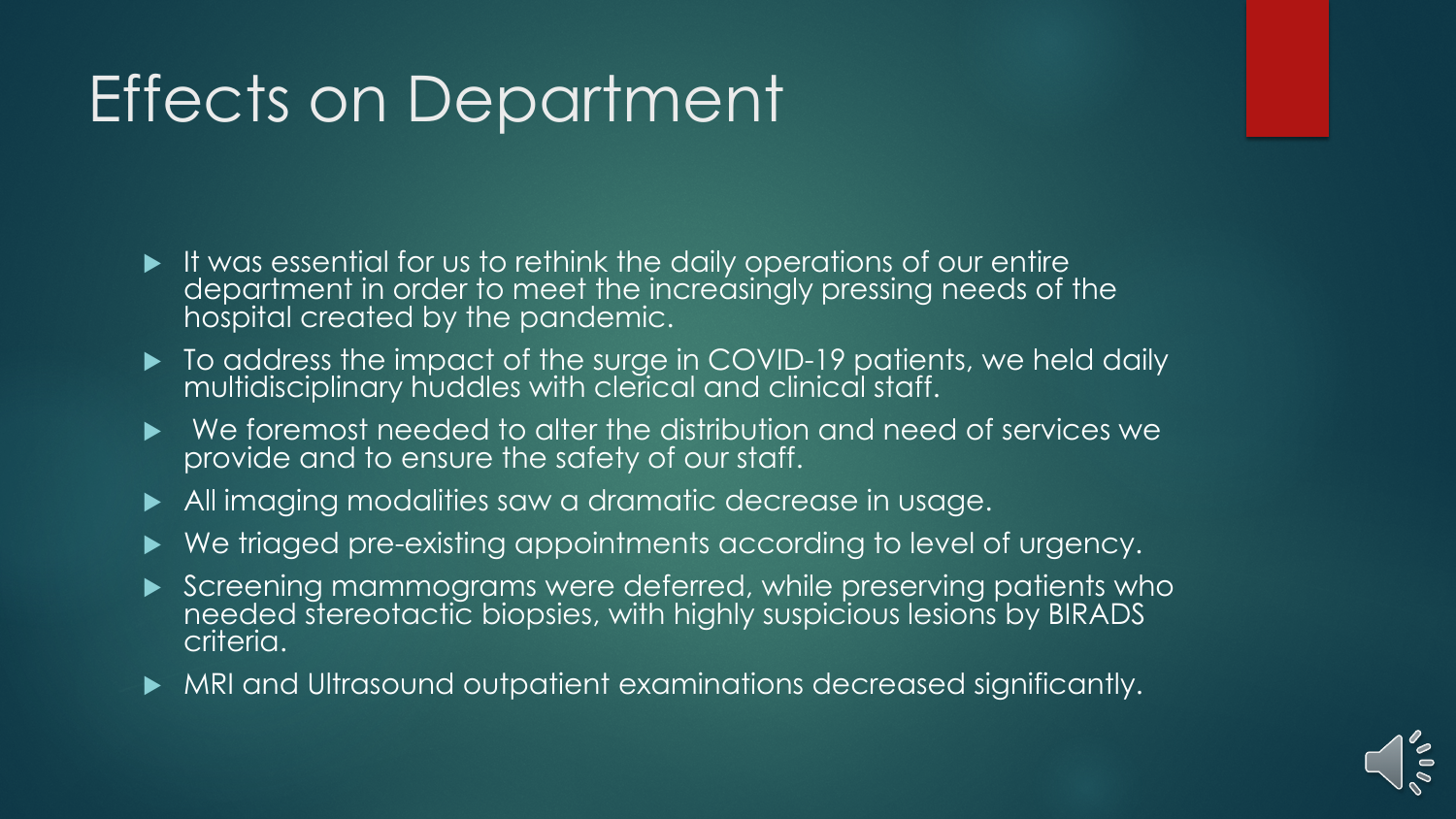#### Effects on Department

▶ We continued consultations through teleradiology services.

▶ Specific inpatient IR services increased, such as Shiley dialysis catheter placement in the many COVID-19 patients who developed renal failure.

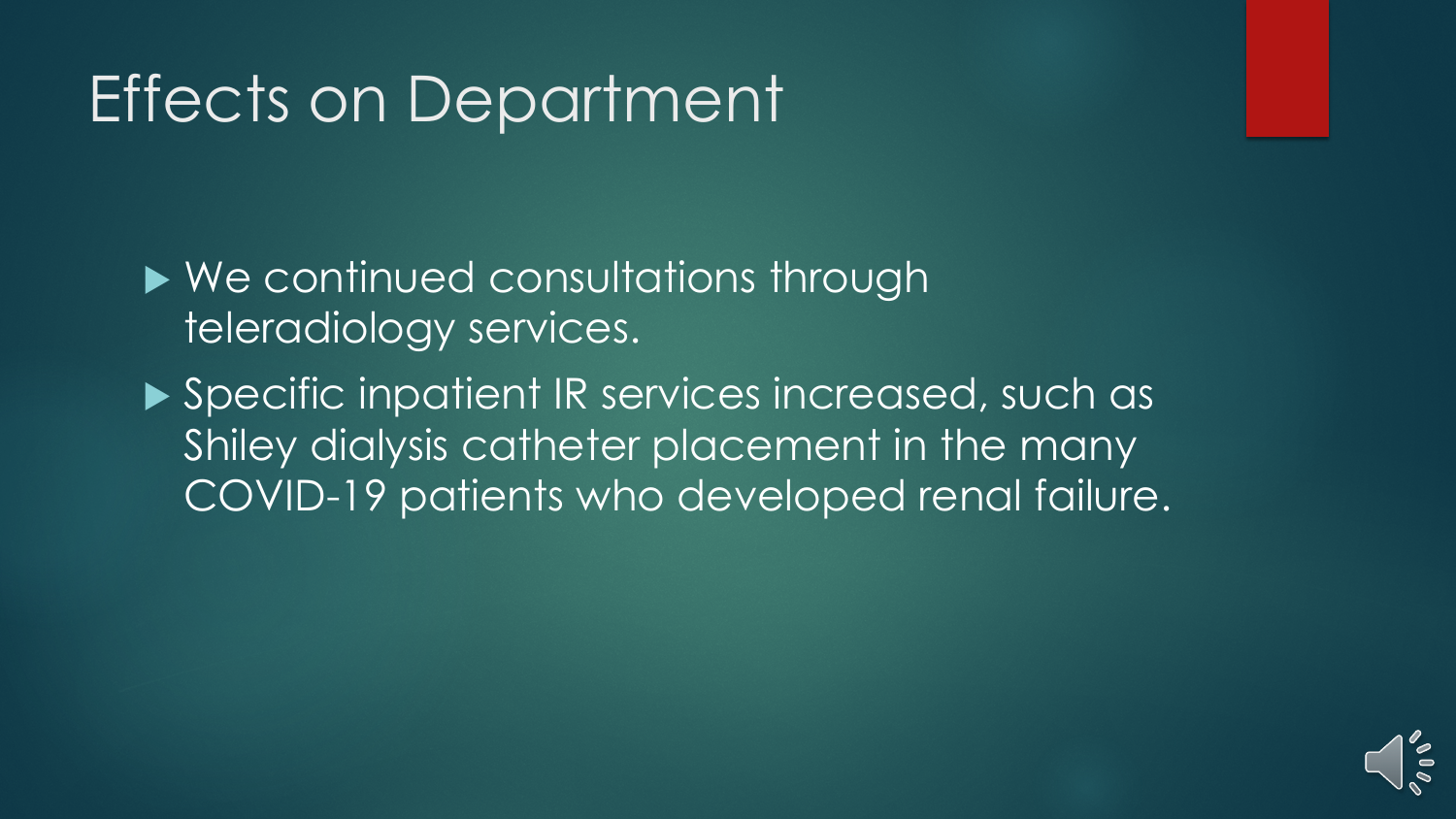#### Preparing our Staff

- ▶ We informed all staff to consider every patient as COVID-19 positive, and instructed them in proper doffing and donning of PPE and handwashing techniques.
- ▶ We also constructed protective barriers around reception areas.
- Despite several staff members falling ill, we were able to maintain essential services through creative redeployment.
- Our institution has also provided resources to better ensure the mental health of personnel.

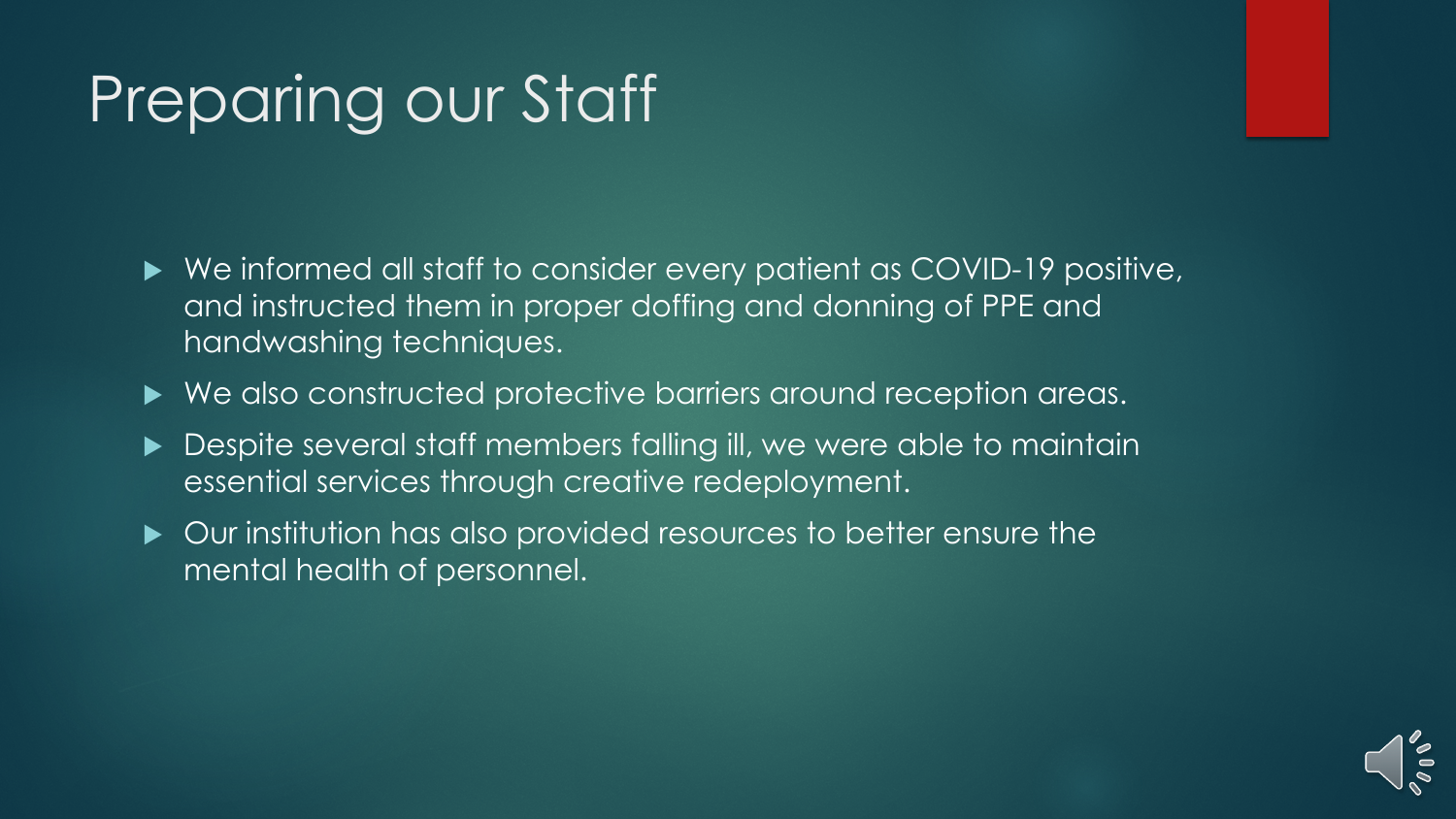### Restructuring of the Hospital

- Multiple inpatient floors were converted to dedicated COVID care units.
- We restructured our staffing matrix to provide increased coverage on nights and weekends.
- $\blacktriangleright$  To handle the increased demand for chest CT and plain chest films, we implemented structured reporting with new COVID-19 templates.
- Figure 1 Feleconferences and webinars were provided to our radiology residents and attending staff focusing on the coronavirus.

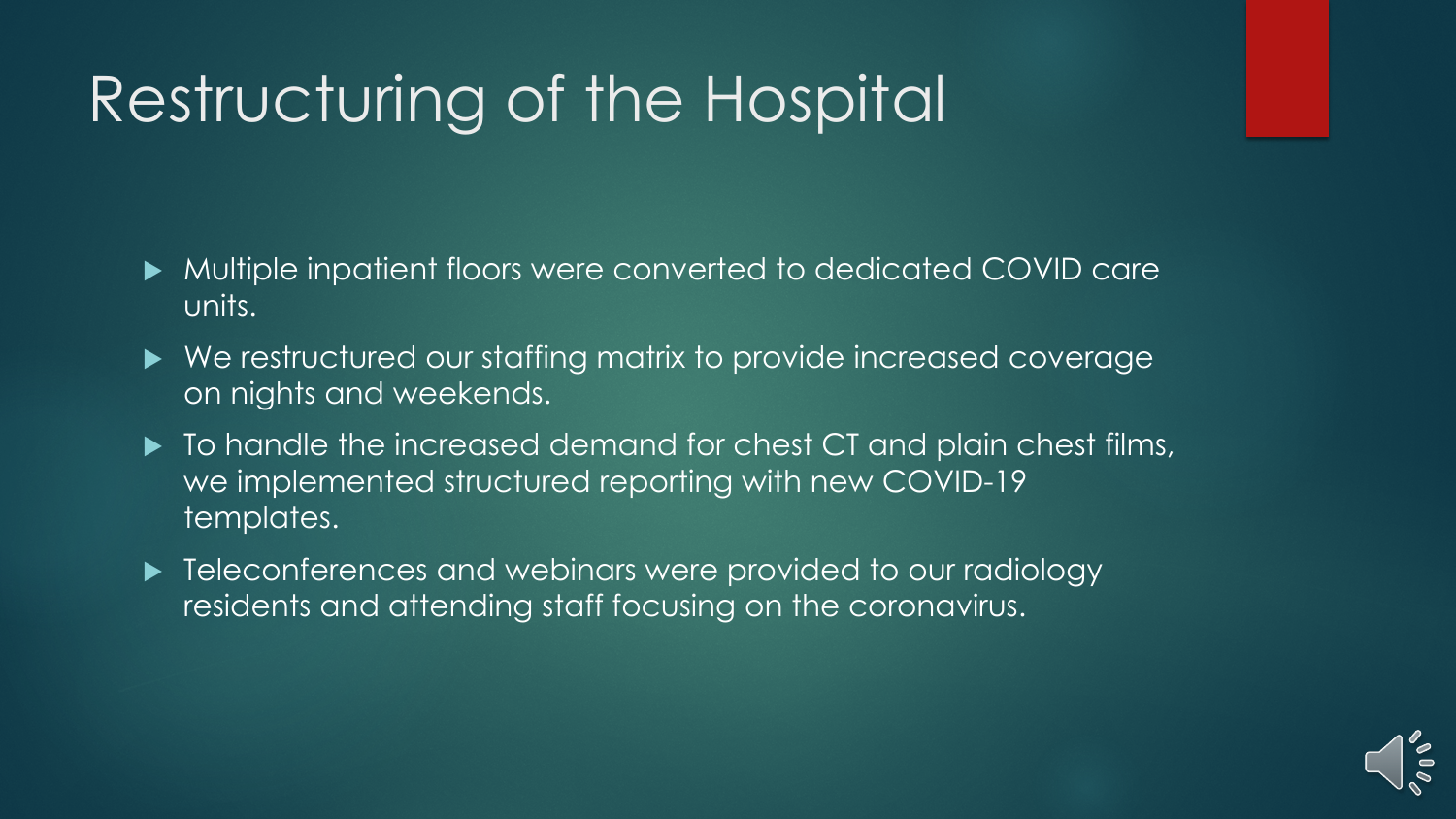#### Resident Redeployment

- Our radiology residents were redeployed to newly created COVID-19 teams, to assist with patient care on the floors.
- It was necessary to redistribute the workload among the remaining residents.
- Nurses and technologists were reassigned within our department, as well as to the hospital command center.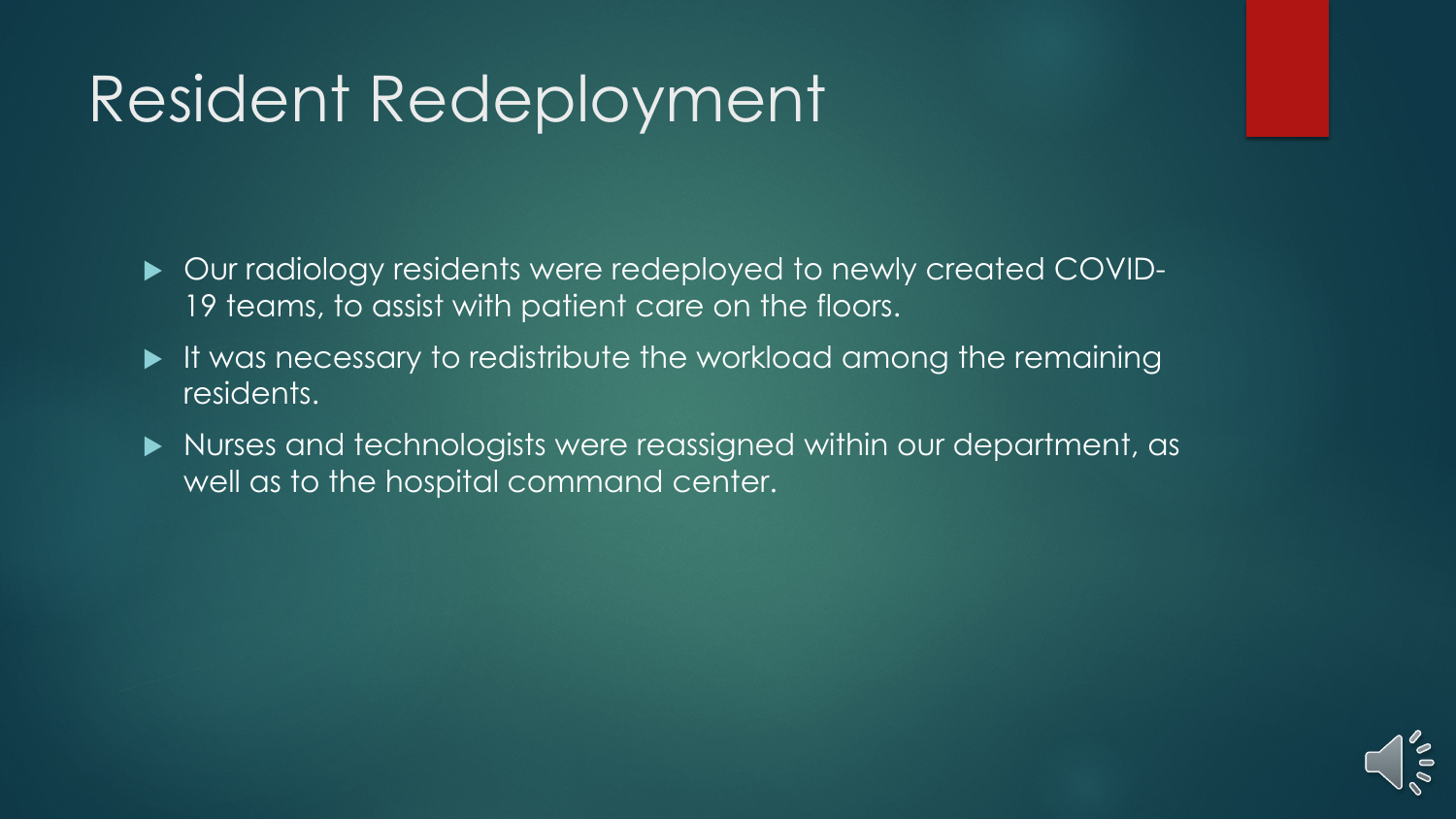#### Protecting Our Department

- In order to prevent cross-contamination with COVID-19 positive patients, we reserved one of our CT units for outpatients.
- Portable X-Ray machines were designated for use on high volume COVID-19 floors staffed by dedicated teams of radiology technologists.
- ▶ We used clear plastic wrap to protect our portable machines from surface contamination.
- Signage was posted to redirect patient traffic within the radiology department.
- $\blacktriangleright$  To further protect the department, all COVID positive sonograms were performed bedside, utilizing modified targeted protocols to minimize staff exposure.
- Safety zones were created within the department by redirecting patient flow.
- Obtaining PPE for our radiology staff was extremely challenging, especially for N-95 masks.
- To protect our radiologists, we converted a remote site on the hospital campus to a reading room, while maintaining a skeletal staff on-site.
- A dedicated pager was implemented by our department for use by clinicians to preserve communications.